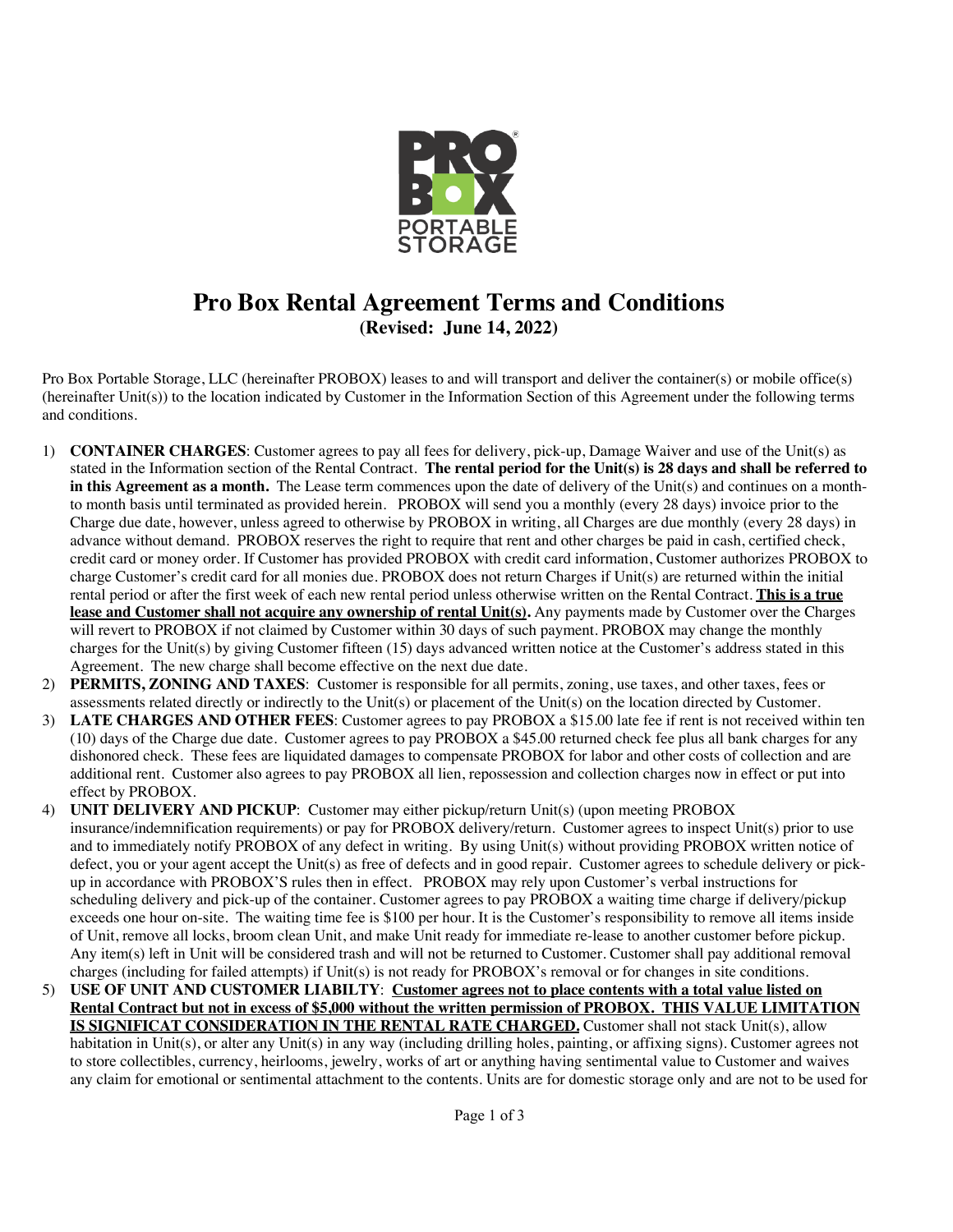shipping purposes. Unless Customer has elected to participate in the DAMAGE WAIVER PROGRAM, Customer shall be liable for damage to the Unit(s) from the time Customer takes possession of the Unit(s) until it is returned to PROBOX including damages caused by forces of nature, leaking, condensation, humidity, mold, or rodent. Customer many not move or have the Unit moved outside of the United States, allow the Unit to be used as a residence or store any form of hazardous or explosive material inside of Unit. Customer shall keep Unit freely accessible for PROBOX to inspect or pickup at any time. Customer will be responsible to pay PROBOX the replacement value plus applicable taxes if Unit is not returned to PROBOX in its original state less normal wear and tear. Once delivered, Customer is not permitted to move Unit(s) to another location without written permission from PROBOX.

- 6) **LIABILITY AND PROPERTY INSURANCE: INSURANCE FOR UNIT CONTENTS IS YOUR RESPONSIBILITY — PROBOX DOES NOT INSURE CUSTOMER'S UNIT CONTENTS**. Customer shall maintain a policy of public liability insurance with not less than a \$500,000 per occurrence limit that covers claims and lawsuits arising out of Customer's use of the Unit(s). PROBOX shall be named as an additional insured under such policy while the Unit(s) is in Customer's possession. Customer shall provide insurance on the contents of each rented Unit(s) at Customer's expense. Insurance on Customer's property is a material condition of this Agreement and is for the benefit of both Customer and PROBOX. Customer expressly agrees that the insurance company providing such insurance shall not be subrogated to any claim of Customer against PROBOX, PROBOX's agents or employees for loss of or damage to stored property.
- 7) **THIRD PARTY CUSTOMER CONTENTS INSURANCE:** PROBOX has partnered with third-party insurance provider, Storage Protectors, LLC ("Storage Protectors"), in offering a Portable Storage Container Contents Insurance Program in order to provide Customer with an affordable option for insurance coverage on the contents of the rented Unit(s) (the "Program"). The Program is provided by Storage Protectors and the Program itself, including any insurance policies issued or claims of loss made thereunder, are separately administered, managed, and processed by Storage Partners. The Program is underwritten by Chaucer Insurance Company DAC., and administered by Airpark Insurance & Risk Management, AZ License No. 1800003983. Insurance coverage under the Program is offered on a per Unit basis and covers Customer goods and personal property that are stored in the rented Unit. Customer enrollment and participation in the Program is optional, and Customer may elect to purchase coverage under the Program product at its own discretion. If Customer elects to purchase insurance coverage under the Program, such election will be shown on the front page of the Rental Contract, including the applicable premiums that Customer must pay for participation in the Program. Coverage under the Program is in full force and effect for the duration of this Agreement so long as Customer timely pays all applicable fees associated with the Program and the Rental Contract to PROBOX each 28-day billing cycle and Customer continues to pay such fees for the duration of this Agreement. For additional information about the Program, including summaries of coverage and the applicable terms and conditions, please review the Program's "Enrollment Disclosure Summary of Coverage" available on the PROBOX website under "customer forms" and fully incorporated by reference herein. The Customer will receive the actual terms and conditions from the insurance company. CUSTOMER UNDERSTANDS AND ACKNOWLEDGES THAT NEITHER PROBOX NOR ANY OF ITS OFFICERS, DIRECTORS, MANAGERS, MEMBERS, AGENTS OR EMPLOYEES ARE LICENSED INSURANCE AGENTS OR BROKERS, AND PROBOX MAKES NO REPRESENTATIONS OR WARRANTIES TO CUSTOMER THEREOF. PROBOX MAKES NO REPRESENTATIONS OR WARRANTIES WITH RESPECT TO THE PROGRAM, INCLUDING ANY INSURANCE POLICIES ISSUED AND CLAIMS OF LOSS MADE THEREUNDER. CUSTOMER SHALL INDEMNIFY AND HOLD HARMLESS PROBOX FROM AND AGAINST ANY AND ALL LOSSES, LIABILITIES, DAMAGES, CLAIMS, OR JUDGMENTS ARISING OUT OF OR IN ANY WAY CONNECTED WITH THE PROGRAM OR CUSTOMER'S PARTICIPATION IN THE PROGRAM.
- 8) **DAMAGE WAIVER:** Unless Customer has purchased Damage Waiver and it appears on the rental contract, Customer shall be strictly liable for damage to the Unit(s) while the Unit(s) is in Customer's possession. The terms and conditions of the Damage Waiver Program may be viewed and downloaded at the PROBOX website. The terms and conditions posted on the website shall be binding on Customer and PROBOX when Customer agrees to participate in the Damage Waiver Program. Office rental units are subject to a \$1,000 deductible.
- 9) **PROBOX'S LIABILITY FOR PROPERTY LOSS OR DAMAGE:** PROBOX shall not be liable for loss of or damage to Customer's personal property while the Unit(s) is in Customer's possession and control from any cause, including the active or passive negligence of PROBOX, its agents or employees.
- 10) **RELEASE OF PROBOX'S LIABILITY FOR BODILY INJURY**: PROBOX, its agents and employees shall not be liable to Customer for injury or death arising out of Customer's use of the storage container, even if such injury is caused by the active or passive acts or omissions or negligence of PROBOX, PROBOX's agents or employees.
- 11) **INDEMNITY**: Customer agrees to indemnify and hold PROBOX harmless (including reasonable attorney's fees) from all claims, or lawsuits arising from Customer's use of the Unit(s) and repossession for claims for trespass, conversion and any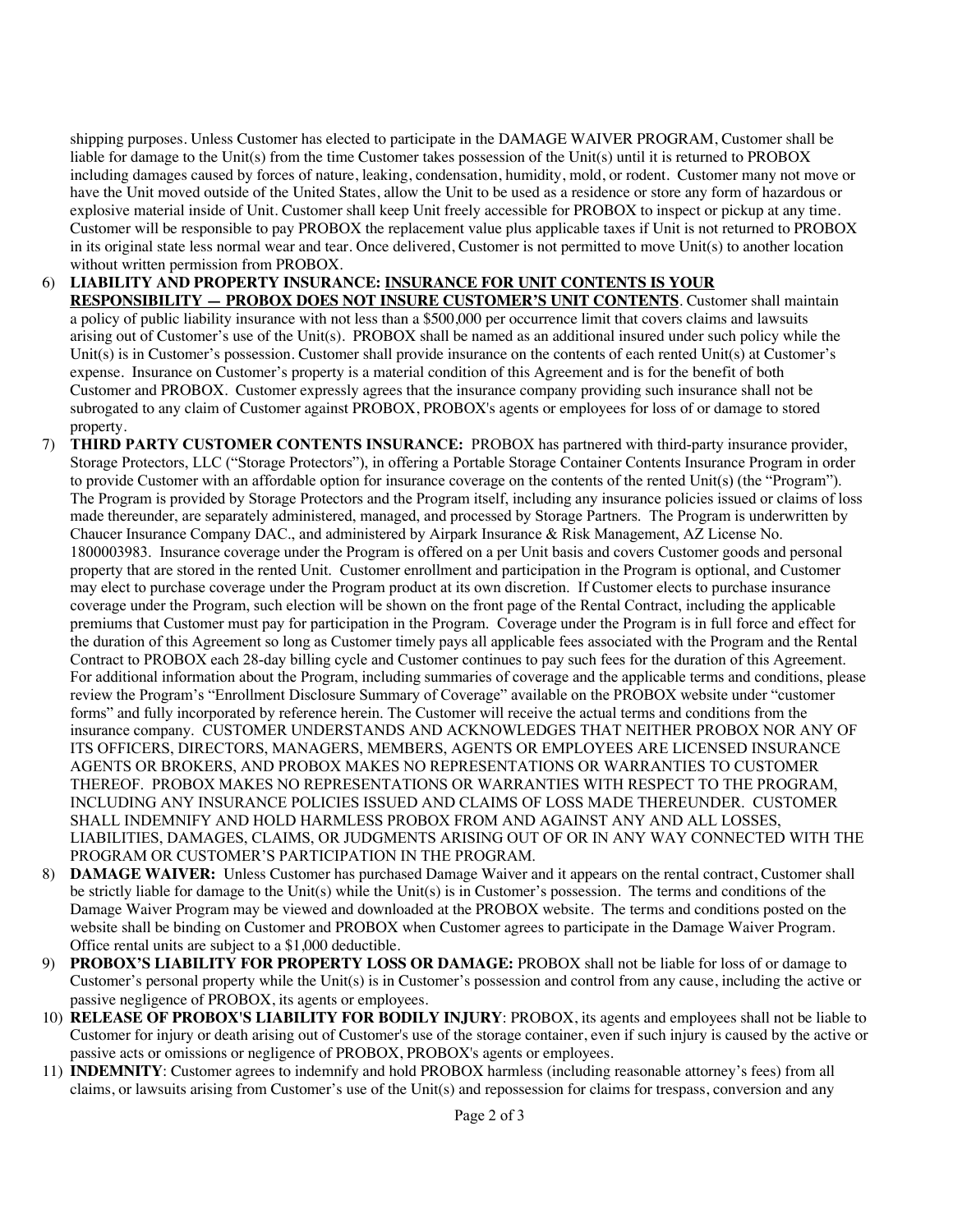damages arising from repossession. Customer's obligation to indemnify PROBOX include, but are not limited to, allegations of negligence against PROBOX, its officers, agents and employees. Customer hereby waives any and all rights to or claims of sovereign immunity.

- 12) **DEFAULT:** If Customer defaults on any of the terms or conditions off this Agreement PROBOX may exercise any remedy provided by this contract or by law. Such remedies include but are not limited to entering Customer's premises, putting a PROBOX lock on the Unit(s) and/or taking possession of the Unit(s). Acceptance of partial payment shall not constitute a waiver of PROBOX's right to full payment. If default is not cured PROBOX shall exercise its lien rights described below.
- 13) **REPOSSESSION:** Customer grants PROBOX access to its property and permission to enter day or night, remove locks, disconnect attached utilities and repossess Unit(s).
- **14) LIEN ON PROPERTY**: **Customer grants PROBOX a lien on the contents of Customer's Unit(s) for rent and other charges becoming due under this Agreement. If Customer does not pay fees and charges when due, PROBOX may take the following actions:**
	- **a) Enter the premises where the Unit(s) is located and Repossess the Unit(s).**
	- **b) Foreclose on PROBOX's lien by selling the contents of Customer's Unit(s) in a reasonable manner. PROBOX will send Customer a notice by email or first-class mail to Customer's postal or email address provided in this Agreement or written change of address received by PROBOX prior to any sale. Such notice shall be presumed delivered when deposited with the U.S. Postal Service, properly address and postage prepaid.**
	- **c) PROBOX shall return personal property in the Unit(s) to Customer when Customer pays all outstanding charges owed and arranges to pick up the property from PROBOX'S location.**
- 15) **CUSTOMER'S AUTHORIZED AGENTS**: The Customer may designate agents to act on its behalf with respect to the leased Unit(s). Such authorized agents shall have all the rights of Customer upon providing PROBOX with required security information to access the Unit(s) or order its delivery. Customer may revoke an agent's authority only by sending PROBOX written instructions of such change. PROBOX shall have no liability for the acts or omissions of Customer's agents
- 16) **ACCESSORIES RENTED OR SOLD WITH UNIT:** Customer acknowledges and agrees that Accessories included on this Agreement are being rented or sold "AS IS, WHERE IS" and that the Accessories are in satisfactory condition. By using Accessories, Customer or Customer's agent accept the Accessories as free of defects, in good repair and working condition. Any Warranty on any new or used Accessories still subject to a Manufacturer's Warranty is made by the Manufacturer only. PROBOX disclaims all Warranties, either express or implied, including any implied Warranty of merchantability or fitness for a particular purpose. Any statement contained herein does not apply where prohibited by law.
- 17) **NOTICES:** All notices required by this rental Agreement, may be sent to Customer at any of the addresses given by Customer above, by email or first-class mail, postage pre-paid, and shall be deemed given when deposited in the U.S. mail or sent by email. Customer shall give PROBOX written notice of a change of the postal or email addresses provided by Customer in the Agreement. The terms of this Agreement may be changed by PROBOX by giving Customer thirty (30) days advanced written notice in person, by email or by first-class mail as provided in this paragraph.
- 18) **NO ORAL AGREEMENTS**: This Agreement contains the entire agreement between PROBOX and Customer. There are no oral agreements concerning Customer's use of the storage other than pick-up and delivery instructions.
- **19) MANDITORY BINDING ARBITRATION AND CLASS ACTION WAIVER**: In the event of any dispute or lawsuit between Customer and PROBOX arising from Customer's lease of the Unit(s), the dispute or lawsuit shall be submitted to binding arbitration upon the request of either party. The request for arbitration shall be served on the other Party by certified mail to the address provided on this Agreement. **The parties shall arbitrate their claims individually and shall not bring or participate in any class action, class representative action, private attorney general, or multi-plaintiff action in court or through arbitration. The waiver of class representation is an essential term of this arbitration clause.** The arbitration shall be conducted and heard by a single arbitrator to resolve the claim or lawsuit. Each Party shall bear it costs and fees, including but not limited to attorney's fees, travel expenses, out-of-pocket expense, or witness fees and expenses. All arbitration expenses, including fees and expenses of the arbitrator, shall be shared and borne equally by PROBOX and Customer. The decision of the arbitrator shall be final and binding on the Parties. The arbitration shall be conducted in Phoenix, AZ, or such other location as agreed by PROBOX and Customer. The arbitration must be commenced within the time set by the applicable statute of limitations in the state where the Unit(s) was rented or within two years after Customer's return of the Unit(s) to PROBOX, whichever occurs sooner. The Parties understand and agree that the Federal Arbitration Act (FAA) shall govern this arbitration agreement and its enforcement. The arbitration shall be conducted by the American Arbitration Association (AAA) under its rules for arbitration then in effect. **Notwithstanding the preceding, PROBOX will not request to arbitrate any lawsuit that Customer brings in small claims court. However, if such lawsuit is transferred, removed or appealed to a different court, PROBOX may then request arbitration**.